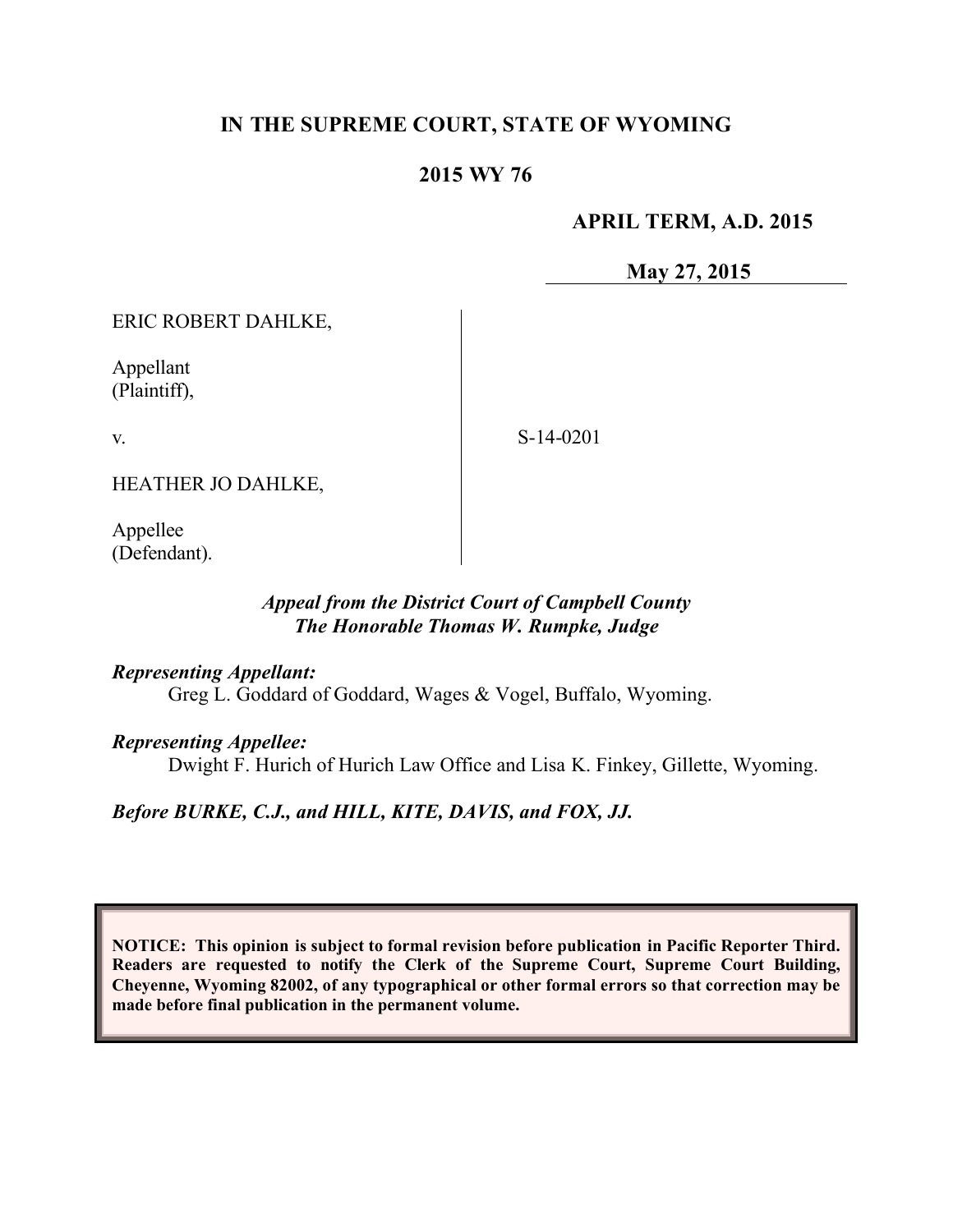### **FOX, Justice.**

[¶1] After their divorce in 2010, the parties shared custody of their minor children, AD and ED, with each parent acting as primary custodian for approximately one-half of each month. Father, Eric Robert Dahlke, petitioned for custody modification alleging a material change in circumstances and requesting that the district court grant him primary custody of the minor children. Mother counterclaimed and requested that she be awarded primary custody. The district court found a material change in circumstances had occurred since entry of the original custody order, and that it was in the children's best interests for Mother to be granted primary custody with liberal visitation awarded to Father. Father appeals and we affirm.

### *ISSUES*

[¶2] 1. Was there a material change in circumstances warranting the district court's reopening of the existing custody order?

2. Did the district court abuse its discretion in finding that it was in the best interests of the children for Mother to have primary custody?

### *FACTS*

[¶3] The parties divorced on November 9, 2010. They had two minor children: AD, born in 1998, and ED, born in 2004. The parties stipulated to a shared custody arrangement, giving each parent primary custody for approximately one-half of each month.<sup>1</sup> Father petitioned to modify custody in September 2013.

[¶4] Father owns a three-bedroom home in Gillette where he lives with his current wife, Jodi Hoffman; their daughter; four children from Ms. Hoffman's previous marriage; and AD and ED, during Father's custody periods. When AD and ED are at Father's home, there are seven children in the house, and AD and ED share a bedroom with their two step-brothers. While the children generally seem to get along, AD and ED both reported some continuing conflict with one of their step-brothers.<sup>2</sup> AD also testified that he finds his Father's house "stressful" because of the number of people residing there. While AD appreciates that there is always someone to "hang out with," the lack of privacy clearly caused difficulty for AD.

<sup>&</sup>lt;sup>1</sup> Father works a rotating schedule at Thunder Basin Coal Company, giving him approximately fourteen days off every month. The parties agreed that Father would have primary custody of the children when he was not working, and Mother would have primary custody on the remaining days.

<sup>&</sup>lt;sup>2</sup> Father and Ms. Hoffman believe that the conflict between the children has dissipated over time; however, AD and ED testified that, at the time of trial, they continued to have problems with their stepbrother.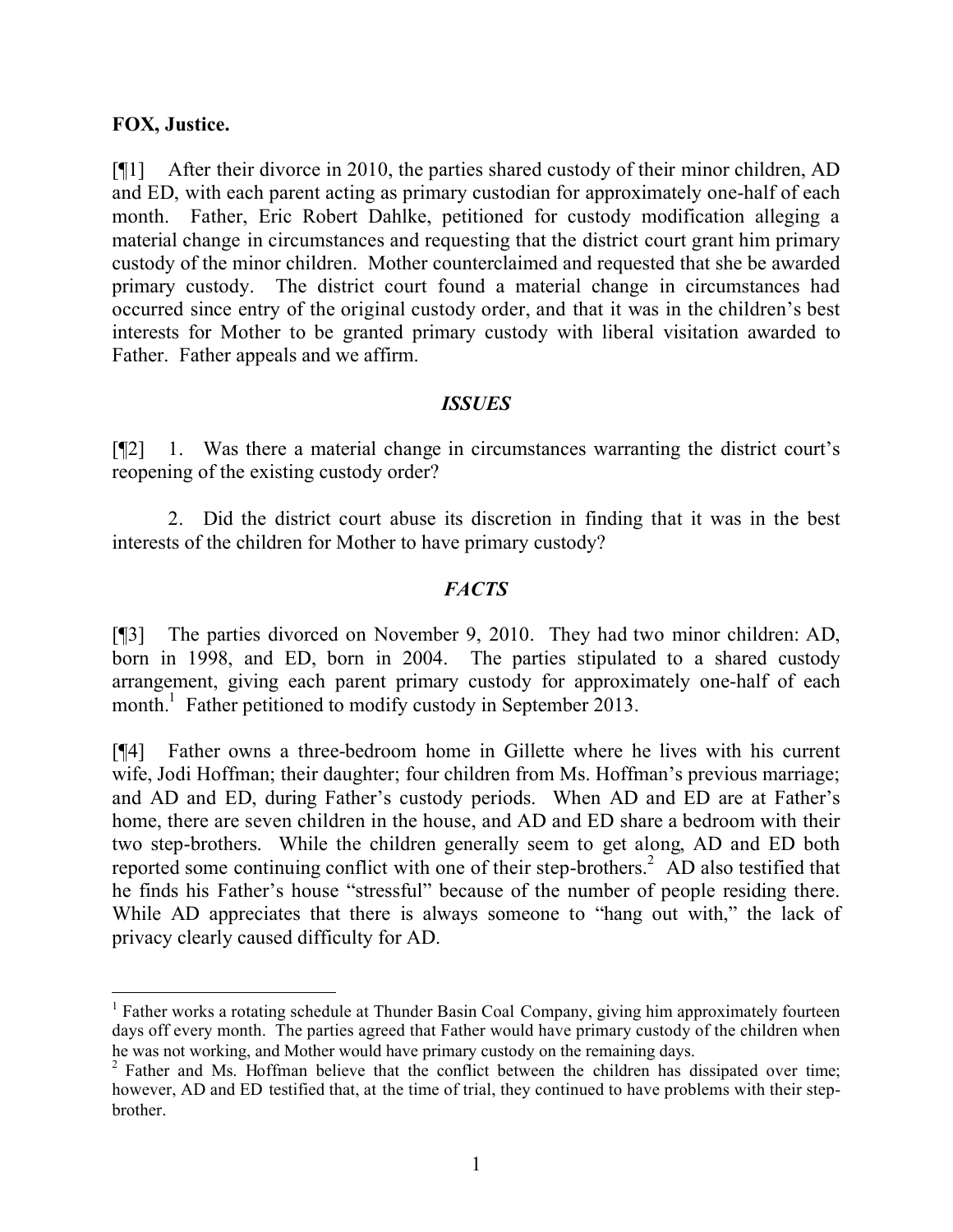[¶5] Father is currently employed at Thunder Basin Coal Company, where he has worked since 1999. The coal mine is approximately thirty-eight miles from Gillette, and requires that Father work a twelve-hour rotating shift, which includes some nights. Father testified that when he works, he leaves home no later than 5:00 a.m. (or p.m. if he is working nights) and returns home between 8:00 and 8:15 p.m. (or a.m.).

[¶6] Mother also owns her own three-bedroom home in Gillette where she resides with her significant other, Wayne Patches; and AD and ED when she has custody. In Mother's home the children each have their own bedroom. AD testified that he likes this arrangement as it provides him with more personal space and privacy. Mother is currently employed at Jack's Truck and Equipment in Gillette, where she works weekdays from 7:00 a.m. to 5:30 p.m.

[¶7] In July 2013, Mother was arrested for using her employer's gas card to fuel her personal vehicle. Mother pled guilty to conspiracy to commit larceny by bailee on October 28, 2013, and was sentenced to probation on January 27, 2014. The district court deferred judgment pursuant to Wyo. Stat. Ann. § 7-13-301 (LexisNexis 2013), pending Mother's successful completion of her five-year probation period. AD and ED testified that when they first learned about Mother's arrest, they were scared and worried about the possible consequences, but at the time of trial the children testified that they were not being affected by Mother's arrest and prosecution.

[¶8] Father petitioned to modify custody on September 20, 2013, alleging that there had been a "substantial change of circumstances" since entry of the original custody order, chief among them being Mother's arrest. Father requested that the district court grant him primary custody of the children. Mother counterclaimed, also alleging that a material change in circumstances had occurred, in part because of Father's changed living situation, and requested that the district court grant her primary custody. At trial the parties called various witnesses and the district court examined the children in camera. At its conclusion, the district court orally ruled that there had been a material change in circumstances warranting reopening the custody determination. The district court, however, reserved ruling on which party should be awarded primary custody until it issued its written order. The written order awarding primary custody of the children to Mother with liberal visitation periods for Father was filed on June 30, 2014. Father timely appealed.

### *STANDARD OF REVIEW*

[¶9] Decisions affecting child custody rest within the sound discretion of the district court. *CLH v. MMJ (In re TLJ)*, 2006 WY 28, ¶ 6, 129 P.3d 874, 876 (Wyo. 2006). We will not disturb the district court's findings "absent procedural error or a clear abuse of discretion." *Id.* (citing *Selvey v.*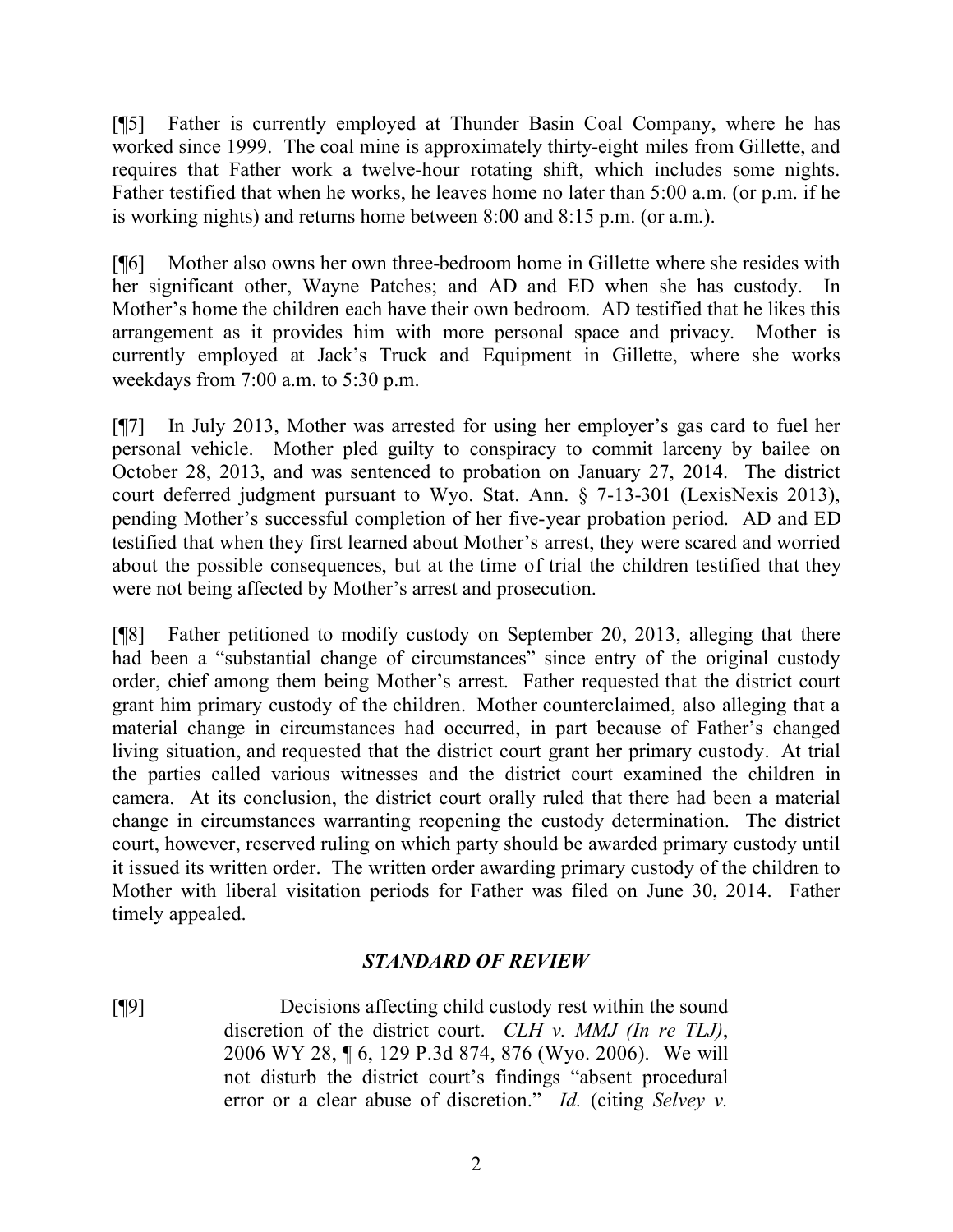*Selvey*, 2004 WY 166, ¶ 15, 102 P.3d 210, 214 (Wyo. 2004)). "Judicial discretion is a composite of many things, among which are conclusions drawn from objective criteria; it means exercising sound judgment with regard to what is right under the circumstances and without doing so arbitrarily and capriciously." *Id.* (quoting *Fergusson v. Fergusson*, 2002 WY 66, ¶ 9, 45 P.3d 641, 644 (Wyo. 2002)). Our primary goal in reviewing for an abuse of discretion is determining whether the district court's decision is reasonable. *Id.* (citing *Selvey*, 2004 WY 166, ¶ 15, 102 P.3d at 214).

*Kappen v. Kappen*, 2015 WY 3, ¶ 10, 341 P.3d 377, 381 (Wyo. 2015).

# *DISCUSSION*

## *I. Was there a material change in circumstances warranting the district court's reopening of the existing custody order?*

[¶10] The district court found three factors that constituted a material change in circumstances warranting reopening the existing custody order: 1) difficulty with pick-up and drop-off times during exchanges; 2) Father's change in living situation; and 3) Mother's prosecution and current probationary status. The district court also recognized that both parties had conceded that a material change in circumstances had occurred since entry of the original custody order, which pursuant to *Gurney v. Gurney*, 899 P.2d 52, 55 (Wyo. 1995), gave the district court jurisdiction to reopen the initial custody determination.

[¶11] On appeal, Father argues that the district court erred when it determined that the difficulty in pick-up and drop-off times and Father's changed living situation constituted material changes. Essentially, Father argues that the only material change in circumstance that occurred was the one that reflected poorly on Mother—her arrest. Even if the district court had determined that the only material change was Mother's arrest, as Father argues, it still would have had jurisdiction to reopen the initial custody determination and resolve which custody arrangement would be in the best interests of the children. Wyo. Stat. Ann. § 20-2-204(c) (LexisNexis 2013); *CLH v. MMU (In re TLJ)*, 2006 WY 28, ¶ 8, 129 P.3d 874, 876 (Wyo. 2006) (A court acquires jurisdiction to determine whether a modification is in the best interests of the child once it has determined that there has been a material change in circumstances.).

[¶12] Moreover, both parties invited the district court to revise the joint custody arrangement. Both parties asserted that there had been a material change in circumstances in their pleadings. At trial, both parties argued that a material change in circumstances had occurred warranting the district court's reopening of the existing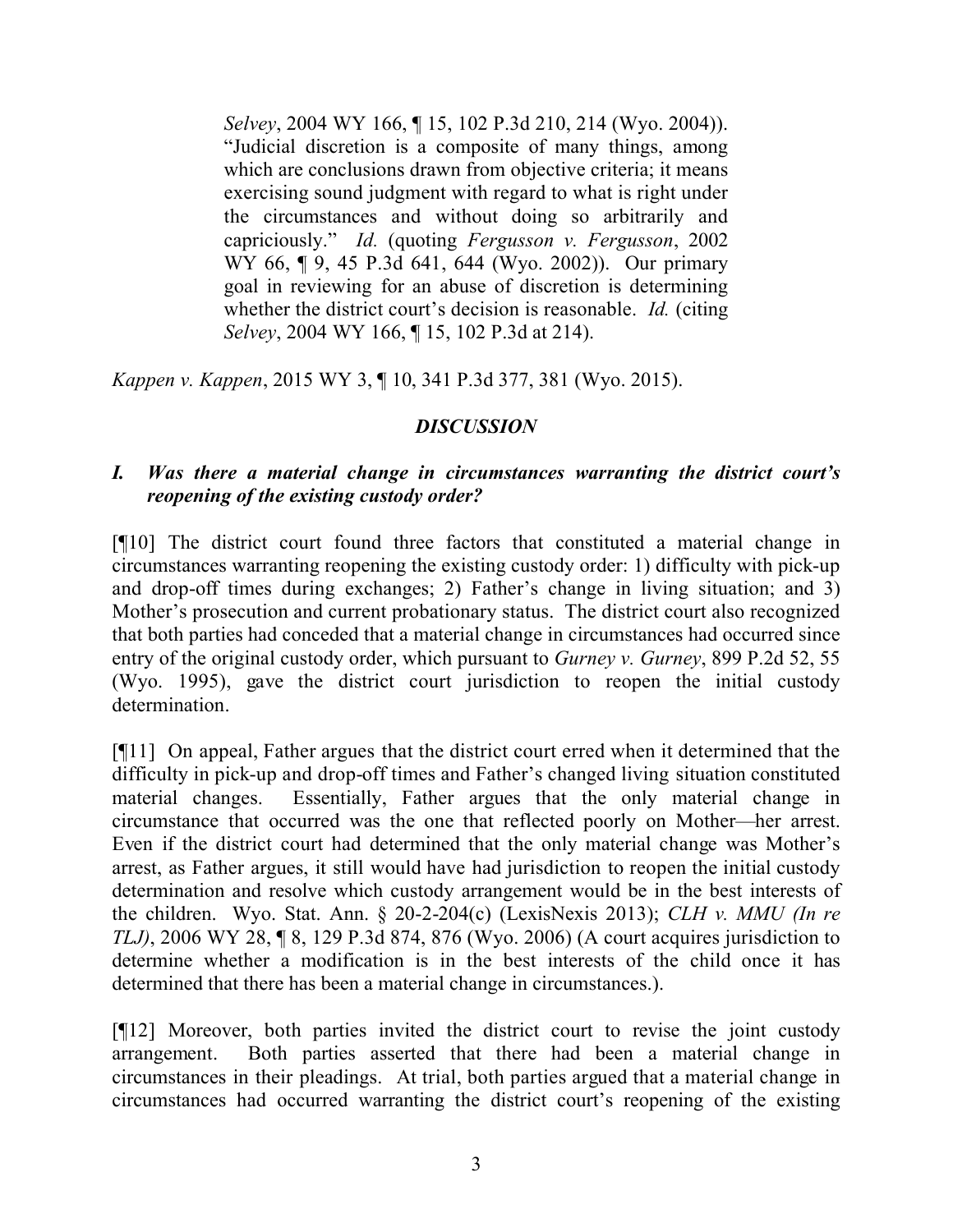custody order. As was the case in *Gurney*, the parties made clear that joint custody was no longer working, and that modification was needed. *Gurney*, 899 P.2d at 55. "Here, considering . . . the parties' invitations to the district court to reopen the custodial issue, . . . common sense dictates the district court should reopen the joint custody order and award custody to one parent or the other. . . . No error can be claimed because th[e] court accepted and, at the parties' behest, acted upon the invitations." *Id.* We therefore find no abuse of discretion in the district court's finding that a material change in circumstances existed.

## *II. Did the district court abuse its discretion in finding that it was in the best interests of the children for Mother to have primary custody?*

[¶13] Father also argues that the district court abused its discretion when it determined it was in the best interests of the children for Mother to have primary custody. Father contends that "The District Court ignored several material factors that deserved significant weight and clearly demonstrated that [Father] could provide a more stable home for their children." Specifically, Father contends that the district court failed to place the proper weight on Mother's arrest and criminal prosecution, and that the district court did not consider the "unstable, volatile" nature of Mother's live-in boyfriend, Wayne Patches. Father also contends that the district court placed too much weight on AD's stated preference to live with Mother.

[¶14] In reviewing custody determinations, we have stated:

"The law affords wide discretion to the district court when fashioning custody and visitation provisions for the best interests of the children." *Pace* [*v. Pace*], [2001 WY 43,] ¶ 11, 22 P.3d [861,] 865 [(Wyo. 2001)] (quoting *Reavis* [*v. Reavis*], 955 P.2d [428,] 431 [(Wyo. 1998)]). Such discretion "encompasses one of the most difficult and demanding tasks assigned to a trial judge." *Reavis*, 955 P.2d at 431. "Ultimately, the 'goal to be achieved is a reasonable balance of the rights and affections of each of the parents with paramount consideration being given to the welfare and needs of the children.'" *Pace*, ¶ 11, 22 P.3d at 865 (quoting *Leitner* [*v. Lonabaugh*], 402 P.2d [713,] 720 [(Wyo. 1965)]).

*Zupan v. Zupan*, 2010 WY 59, ¶ 13, 230 P.3d 329, 333 (Wyo. 2010). In this case, the district court entered a thorough and well-reasoned opinion, and despite Father's contentions, it is clear that it took into consideration both Mother's arrest and her relationship to Mr. Patches.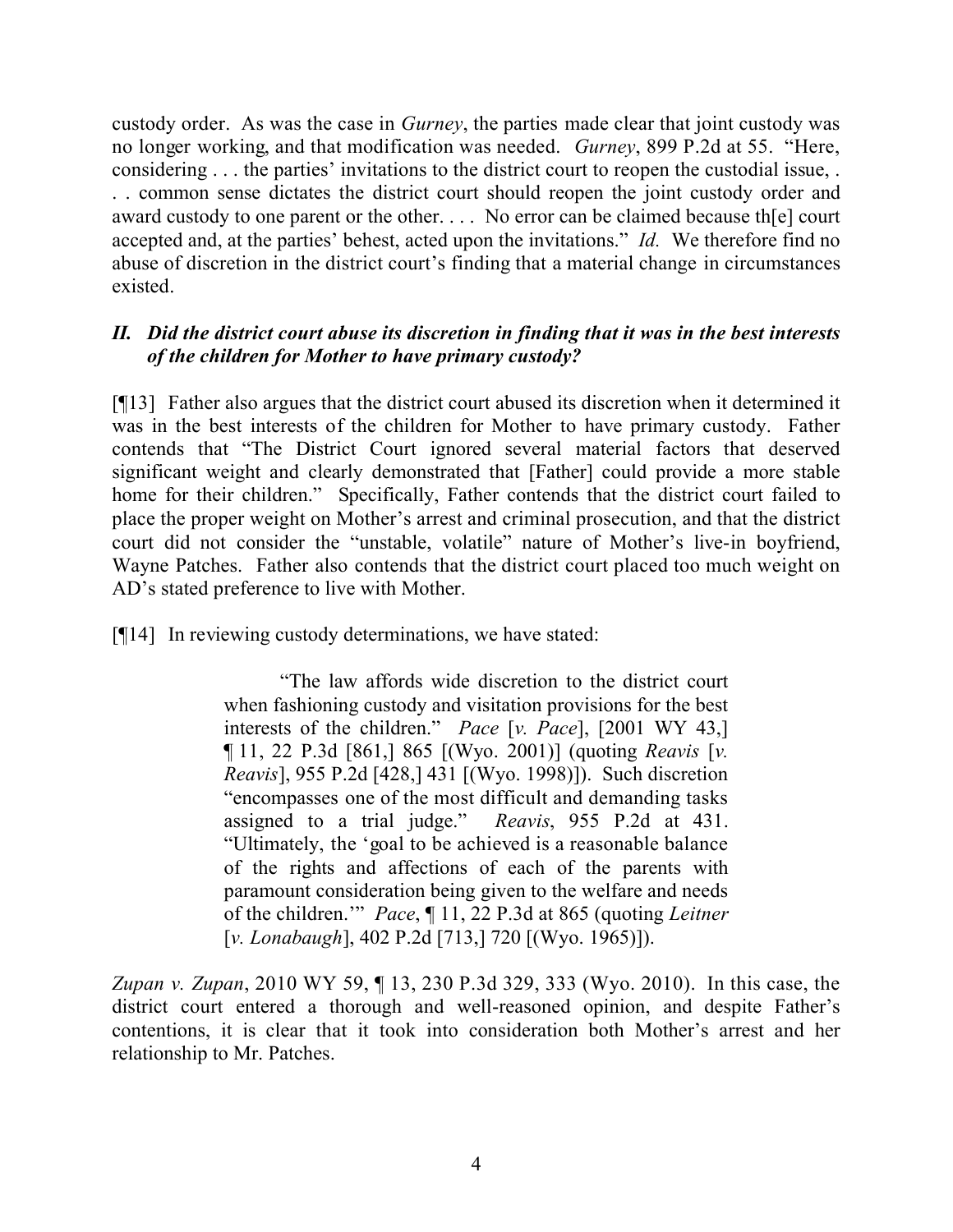### [¶15] Addressing Mother's arrest and prosecution, the district court found:

To be sure, the arrest had a negative impact on [AD] and [ED]. At the time of the arrest, both children expressed that they "worried" that their Mother would have to go to jail. However, Mother and Father assuaged those concerns by talking to the children and explaining the circumstances. Since that time, both children expressed that they are no longer concerned that Mother will go to jail. Both children denied being teased at school about the incident. In short, the children testified that the pending criminal charges currently are not affecting them.

The district court clearly considered the effect that Mother's arrest had on the children and determined, under a best interests analysis, that they should still be placed in Mother's primary custody. The record supports these findings made by the district court. While the children both testified that they were worried when they learned of Mother's arrest, neither expressed any uneasiness at the time of trial. Father asserts that the children's apprehension was reflected in their falling grades after they learned of Mother's arrest. However, the district court adequately addressed this contention in its order finding that neither child's difficulties in school were the result of Mother's legal troubles. We cannot say that the district court acted unreasonably in weighing Mother's criminal issues while determining which custody arrangement was in the best interests of the children.

[¶16] The district court also considered Mother's relationship with Mr. Patches, and the effect of that relationship on the children. The district court found, "Although Mr. Patches has had inappropriate interactions with Father, the testimony establishes his interactions with the children are appropriate. For example, Patches and Mother assisted [ED] at a recent school academic event. Both children explained that Wayne Patches helps them with their homework." The district court went on to conclude:

> Mr. Patches and Ms. Hoffman appropriately interact with the children, help them with schoolwork, and generally care for the children. *See* Wyo. Stat. Ann. § 20-2-201(a)(ii). [AD] and [ED] appear to have proper relationships with the other adults each parent has brought into their lives, although [AD] expressed a closer relationship with Mr. Patches than with Ms. Hoffman mainly because Mr. Patches has more time to spend with [AD] than Ms. Hoffman does due to the other children in Father/Ms. Hoffman's home.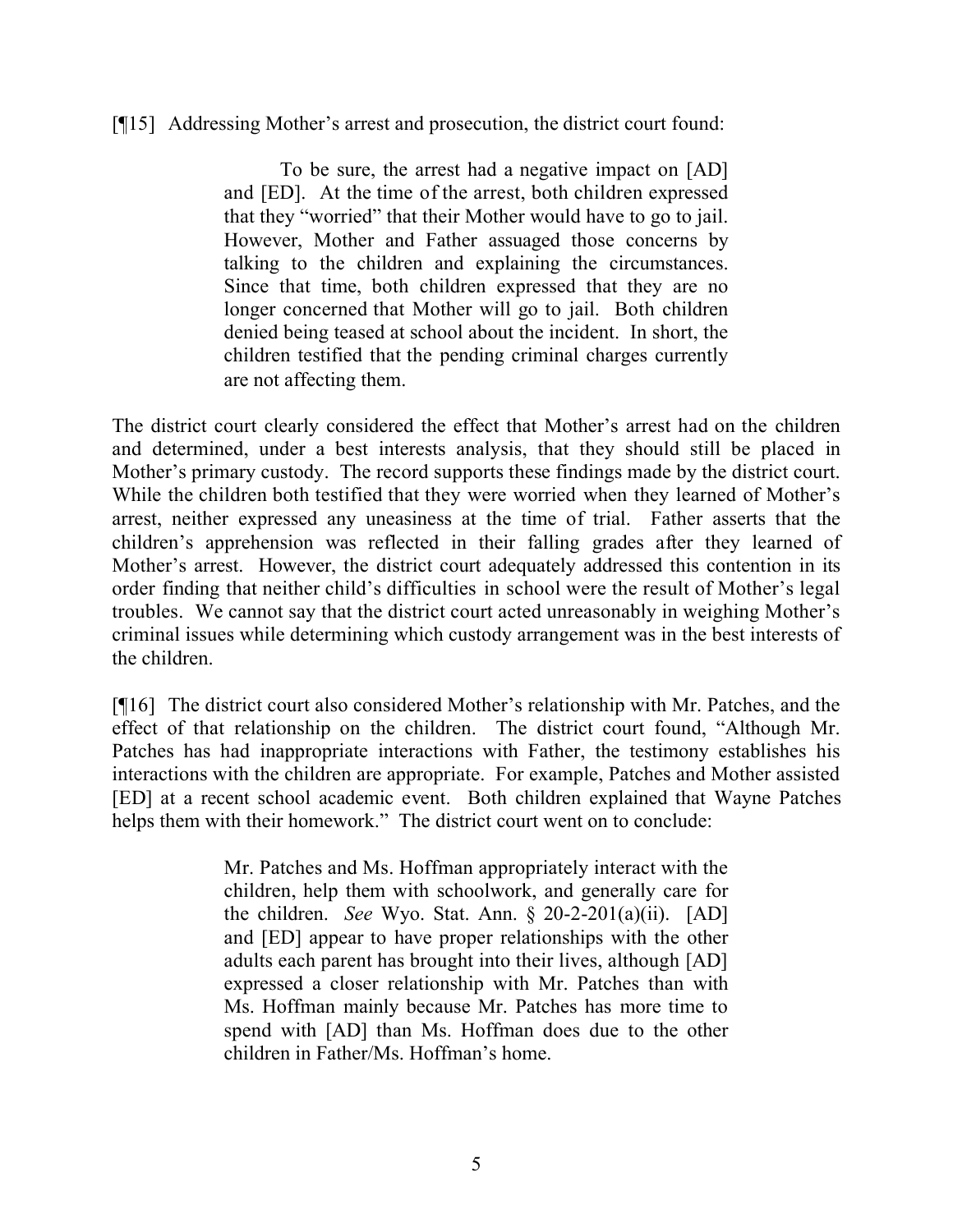There was no testimony that Mr. Patches ever acted inappropriately with the children, and both AD and ED expressed having a good relationship with him. Father's primary concern with Mr. Patches lies in the fact that he was also charged with, and pled guilty to, conspiracy to commit larceny by bailee for the same conduct that resulted in Mother being criminally charged and prosecuted. Like Mother, Mr. Patches received a deferral pursuant to Wyo. Stat. Ann. § 7-13-301, and is currently serving probation. While the district court did not make express findings concerning Mr. Patches' criminal record, it did address the criminal incident in reference to Mother, and found that the children were not currently being affected. *See supra* ¶ 15. The district court also specifically found that Mr. Patches acted in an appropriate manner with the children and that the children had a proper relationship with him. A trial court, having heard and witnessed the testimony, is in the best position to weigh the evidence and determine which party should be awarded primary custody. *See Aragon v. Aragon*, 2005 WY 5, ¶ 22, 104 P.3d 756, 762 (Wyo. 2005) ("It is the district court's duty to weigh the evidence in making custody determinations."). The district court clearly considered Mr. Patches' involvement in the children's lives when it fashioned its custody determination.

[¶17] In addition to the factors set forth in Wyo. Stat. Ann. § 20-2-201(a) (LexisNexis 2013), the district court considered testimony of the children, and AD's preference to reside with Mother in making its custody determination. We have long held that "the preference of a child of sufficient age and maturity is a factor to be considered by a court in ascertaining what is in the child's best interests." *Love v. Love*, 851 P.2d 1283, 1289- 90 (Wyo. 1993) (quoting *Roberts v. Vilos*, 776 P.2d 216, 218 (Wyo. 1989)). We have identified several factors to consider in weighing a child's custodial preference:

> [T]he age of the child; the reason for the preference; the relative fitness of the preferred and non-preferred parent; the hostility, if any, of the child to the non-preferred parent; the preference of other siblings; and whether the child's preference has been tainted or influenced by one parent against the other.

*Roberts*, 776 P.2d at 219. "In addition, the preference which has a stated basis and is expressed in a plain manner should be accorded greater weight than one whose basis cannot be described." *Id.* at 218-19.

[¶18] Father argues that the district court relied too heavily on the testimony of AD to fashion the custody arrangement. While it is true that a child's preference is only one factor to consider, and that it cannot form the sole basis for a custody determination, a child's preference should be seriously considered when the child is of an appropriate age and maturity to assert such a preference. *Love*, 851 P.2d at 1291; *Mulkey-Yelverton v. Blevins*, 884 P.2d 41, 44 (Wyo. 1994) ("A child's unequivocal preference to live with a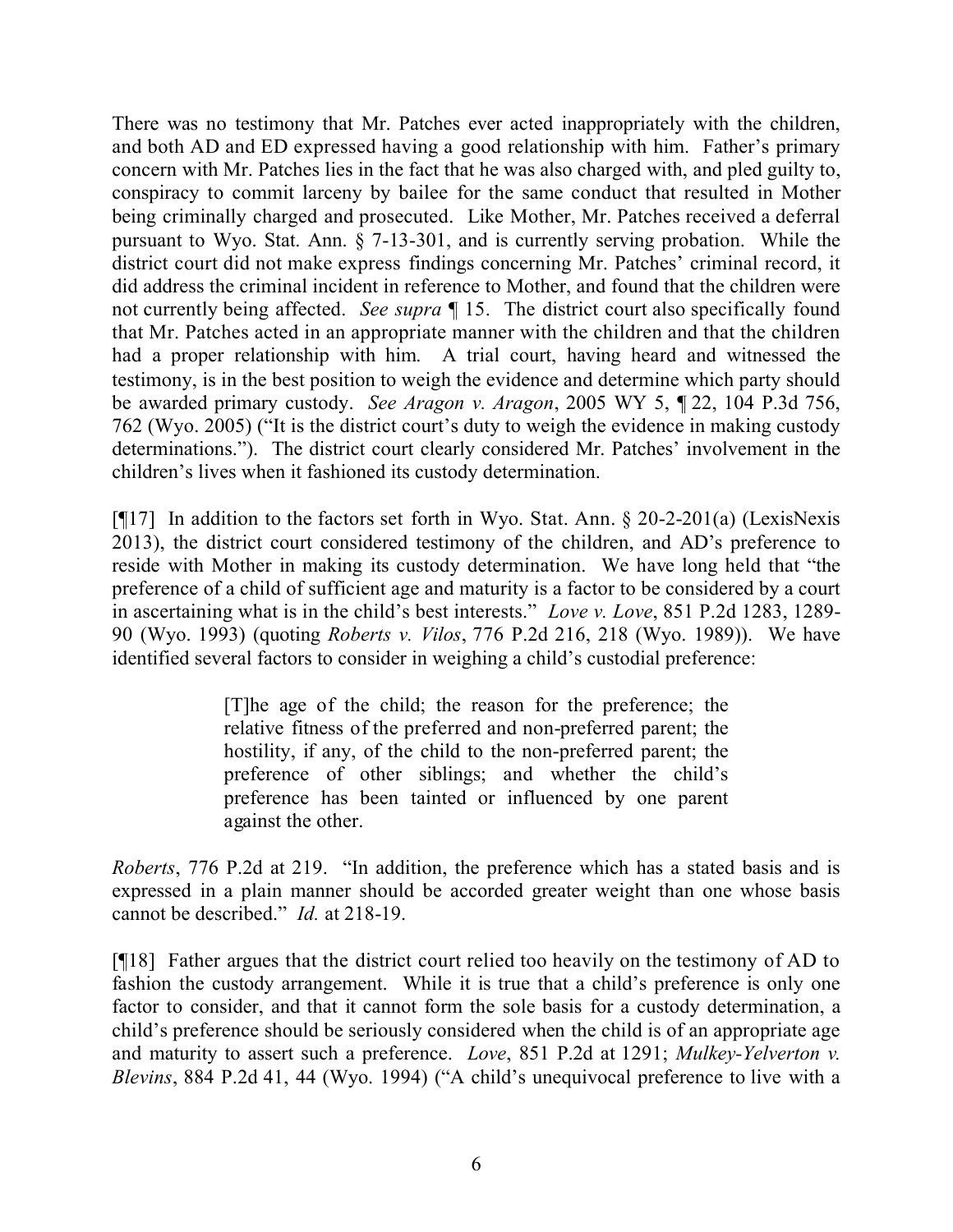particular parent is a factor to be considered, but the expression of a preference is not conclusive.").

> Courts have relied on children's preferences in granting custody where they were found to be "bright, communicative, understanding, and mature for their age," and the decision was "well-reasoned" and "not the product of coaching." *Hansen v. Hansen*, 327 N.W.2d 47, 49 (S.D. 1982). We agree that the "welfare of the children  $* * *$  is not being served if their wishes are not considered by the trial court." *In re Marriage of Kramer*, 177 Mont. 61, 580 P.2d 439, 444 (1978). *See also*, *In re Custody of Maycelle D.*, 213 Mont. 225, 691 P.2d 410, 412 (1984). Though the child's preference is but one factor to consider, theses wishes should receive "serious consideration." *In re Marriage of Rolfe*, 216 Mont. 39, 699 P.2d 79, 87 (1985).

*Love*, 851 P.2d at 1290-91. While AD's preference was not stated explicitly, his testimony clearly demonstrated that he preferred the living arrangement he had with Mother, which provided him with more personal space and privacy. This preference was deserving of "serious consideration" by the district court. AD was sixteen at the time he testified and of "average to above-average maturity." He clearly stated the reason for his preference, and it was not the result of any influence by either parent or any animus toward either parent. Instead, AD testified that he preferred the more quiet and private environment that he enjoyed while in his Mother's custody. The district court seriously considered AD's preference and provided it with the weight that it deemed necessary. *See In re Adoption of ADA*, 2006 WY 49, 13, 132 P.3d 196, 203 (Wyo. 2006) ("[I]t [is] within the district court's province to weigh the evidence and judge the credibility of the witnesses."). We cannot say that the district court abused its discretion in doing so.

[¶19] Moreover, the district court's determination that primary custody should be awarded to Mother was clearly based on more than AD's preference. The court made specific findings on a number of the factors set forth in Wyo. Stat. Ann. § 20-2-201(a). It looked to the relationships that the children had with the other adults that the parents had brought into the children's lives as well as Mother's arrest and probation. It also determined that the sudden enlargement of Father's family posed some problems. It conceded that had the children grown up in a large family, this likely would not be an issue, but the children had become accustomed to living with their parents and each other, and the lack of attention and privacy that comes with being part of a large family was difficult for the children. The district court also cited the disagreements between the children and their step-brother, stating, "The court concludes that the best way to ameliorate this tension will be to have less full-time interaction between [AD], [ED] and [their step-brother]." Finally, the district court considered the relationship of the children